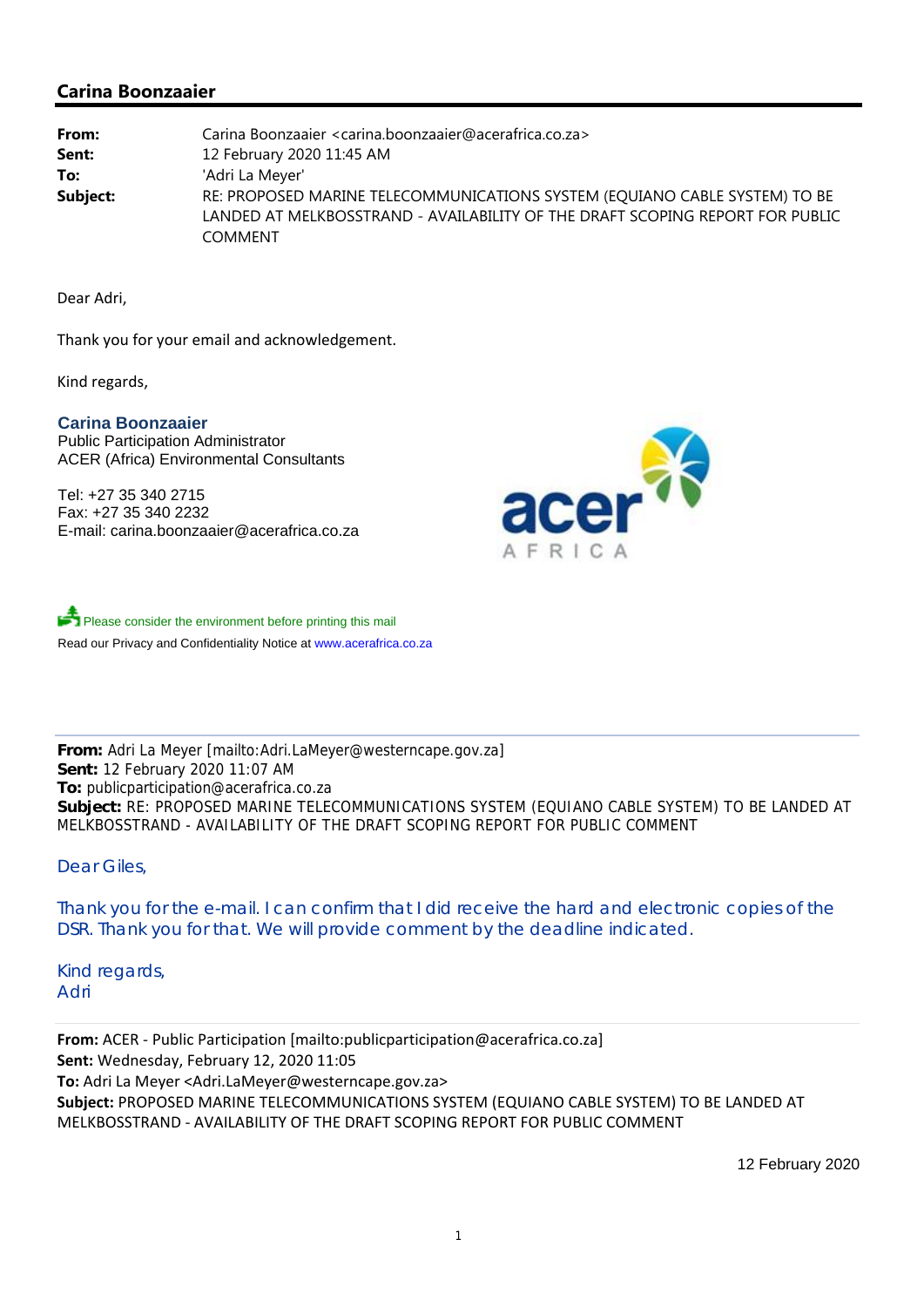## **PROPOSED MARINE TELECOMMUNICATIONS SYSTEM (EQUIANO CABLE SYSTEM) TO BE LANDED AT MELKBOSSTRAND ON THE WEST COAST OF SOUTH AFRICA**

## **AVAILABILITY OF THE DRAFT SCOPING REPORT FOR PUBLIC COMMENT**

Scoping, as part of the Environmental Impact Assessment (EIA) for the above project, has been underway since September 2019. A Draft Scoping Report (DSR) has been prepared in terms of the Environmental Impact Assessment Regulations, 2014, published in Government Notices R 982, 983, 984 and 985 of 4 December 2014 (as amended 2017) under Section 24(5) read with Sections 24, 24D and 44 of the National Environmental Management Act, 1998 (Act No. 107 of 1998) (as amended). The DSR is now available for review and comment by members of the public.

### **Hard and CD copies of the DSR are available at the following public venues:**

| Area                           | Venue                                      | <b>Street Address</b>                                        | <b>Telephone Number</b>                                                                |
|--------------------------------|--------------------------------------------|--------------------------------------------------------------|----------------------------------------------------------------------------------------|
| Duynefontein,<br>Melkbosstrand | Koeberg Public Library                     | Merchant Walk,<br>Duynefontein,<br>Melkbosstrand, 7441       | 021 553 4009<br>roelda.brown@capetown.gov.za<br>Ms. Roelda Brown (Senior<br>Librarian) |
| Duynefontein,<br>Melkbosstrand | Melkbosstrand<br>Ratepayers<br>Association | 25 Jacobus Crescent,<br>Duynefontein,<br>Melkbosstrand, 7441 | 073 357 6359<br>duvall@mweb.co.za<br>Mrs. Smokie La Grange<br>(Chairperson)            |

### **Please submit your comments in writing to the Public Participation Office:**

### **ACER (Africa) Environmental Consultants**

**Carina Boonzaaier or Giles Churchill**

## **P O Box 503, Mtunzini, 3867**

### **Tel: 035 340 2715**

#### **E-mail: equiano@acerafrica.co.za**

## **Please note that consistent with GNR 326, 42 (a), 44 (1) and 19(1)(a) (7 April 2017) all comments received will be captured in a Comments and Responses Report which will be made available to the competent authority and which will be placed in the public domain as part of the public review process of the Draft Scoping Report.**

It is possible that a Water Use Licence will be required from the Department of Human Settlements, Water and Sanitation. Water and Sanitation in terms of Chapter 4 of the National Water Act, 1998 (Act No 36 of 1998), in particular, Section 40(4). Should this be the case, the public will be notified accordingly.

#### **Please Note:**

The DSR is also available on ACER's website: www.acerafrica.co.za under 'Projects – Current Public Review – Openserve Equiano Cable System'.

The public comment period is 30 calendar days, commencing on **12 February 2020 and ending on 16 March 2020.**

Organs of (government departments and municipalities) have received full versions of the DSR.